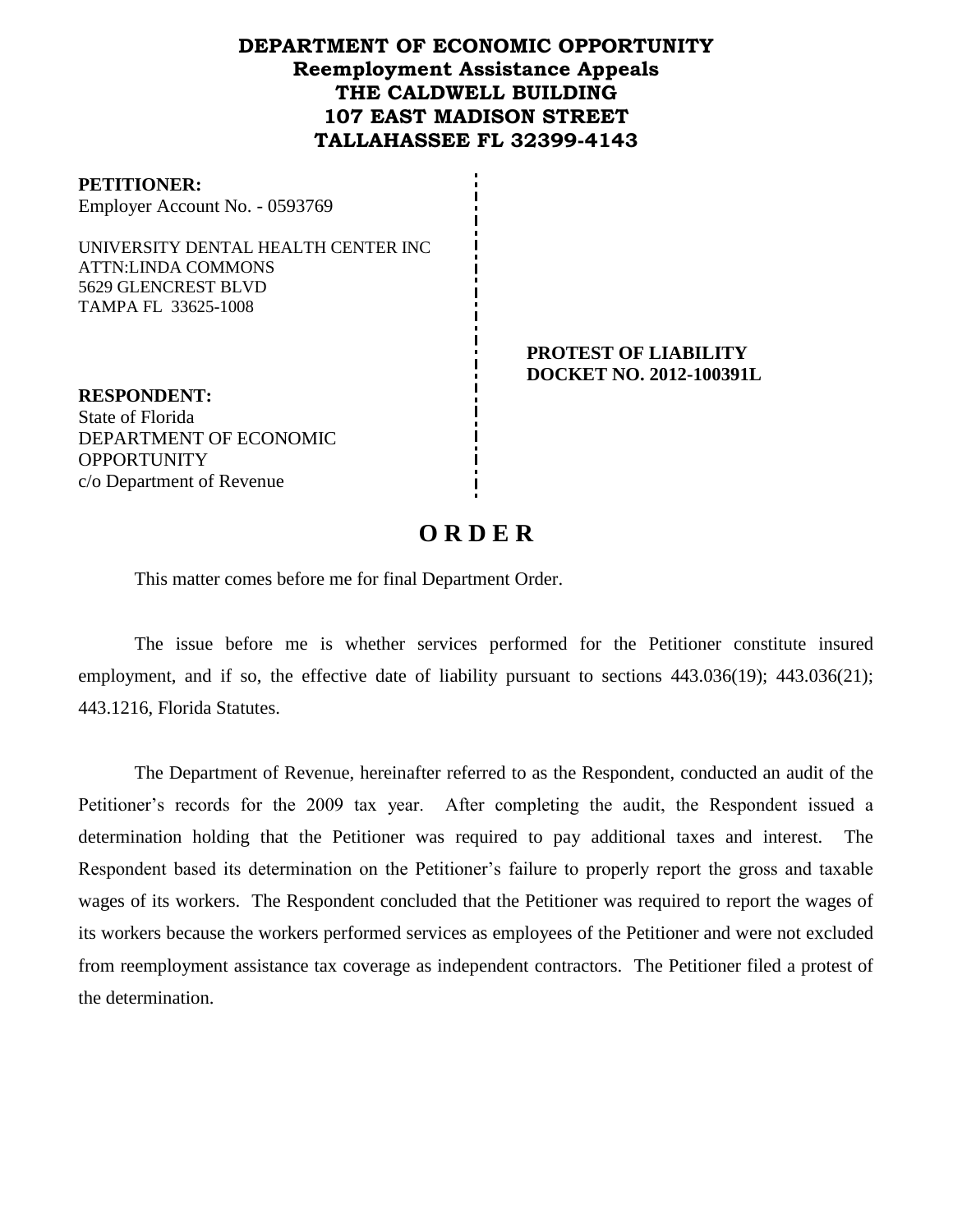A telephone hearing was held on February 25, 2013.The Petitioner appeared and was represented by its president. The Petitioner's Certified Public Accountant and former office manager also testified as witnesses on behalf of the Petitioner. The Respondent appeared and was represented by a Department of Revenue Tax Auditor. A Tax Auditor II testified as a witness on behalf of the Respondent. The Special Deputy issued a recommended order on March 21, 2013.

The Special Deputy's Findings of Fact recite as follows:

- 1. The Petitioner, University Dental Health Center, Inc., is a corporation which formerly operated a dental practice in Ft Lauderdale. When the owner of the business passed away on October 10, 2007, the owner's daughter, Linda Bellomio Commons, an attorney in Tampa, inherited the business. Linda Bellomio Commons was not active in the operation of the business but oversaw the operation from Tampa.
- 2. A dentist who had performed services for the Petitioner from June 8, 2009, through November 30, 2009, Miriam Beydoun, filed a claim for unemployment compensation benefits following termination. The Department of Revenue conducted an investigation to determine if Miriam Beydoun had performed services for the Petitioner as an employee or as an independent contractor. During the course of the investigation the Petitioner's president completed a questionnaire on which she stated that all of the individuals performing services for the Petitioner as dentists did so under the same terms and conditions. Subsequently, the Department of Revenue issued a determination holding that Miriam Beydoun had performed services for the Petitioner as an employee, retroactive to June 8, 2009. The Petitioner filed a timely protest. A hearing was held before a special deputy and on September 1, 2010, the special deputy issued a recommended order affirming the determination of the Department of Revenue. The Petitioner filed exceptions to the recommended order and in October 2010, the Agency for Workforce Innovation issued a final order affirming the determination of the Department of Revenue. The Petitioner appealed the final order issued by the Agency for Workforce Innovation to the Florida Fourth District Court of Appeals.
- 3. The Department of Revenue selected the Petitioner for an audit of the Petitioner's books and records for the 2009 tax year to ensure compliance with the Florida Unemployment Compensation Law. The Petitioner notified the Department of Revenue that the Department of Revenue should conduct the audit in Tampa at the office of the Petitioner's Certified Public Accountant. During the audit the Tax Auditor became aware of the prior determination holding that Miriam Beydoun, performing services as a dentist, was an employee of the Petitioner. The Tax Auditor also became aware that the Petitioner's president had completed a questionnaire on which she stated that all of the dentists performing services for the Petitioner did so under the same terms and conditions as Miriam Beydoun.
- 4. Among other books and records the Tax Auditor examined the Petitioner's general ledger. The general ledger contained an account titled "Contract Professionals." The Tax Auditor made a list of the individuals whose payments were posted to the account and the amounts paid to those individuals. The Tax Auditor then approached the Certified Public Accountant and asked what type work had been performed by each of the individuals. The Certified Public Accountant contacted the Petitioner's president and asked what type of work had been performed by the individuals during 2008 and 2009. The Petitioner's president provided the Certified Public Accountant with a list showing that all of the individuals had performed services as dentists. The Certified Public Accountant then provided that information to the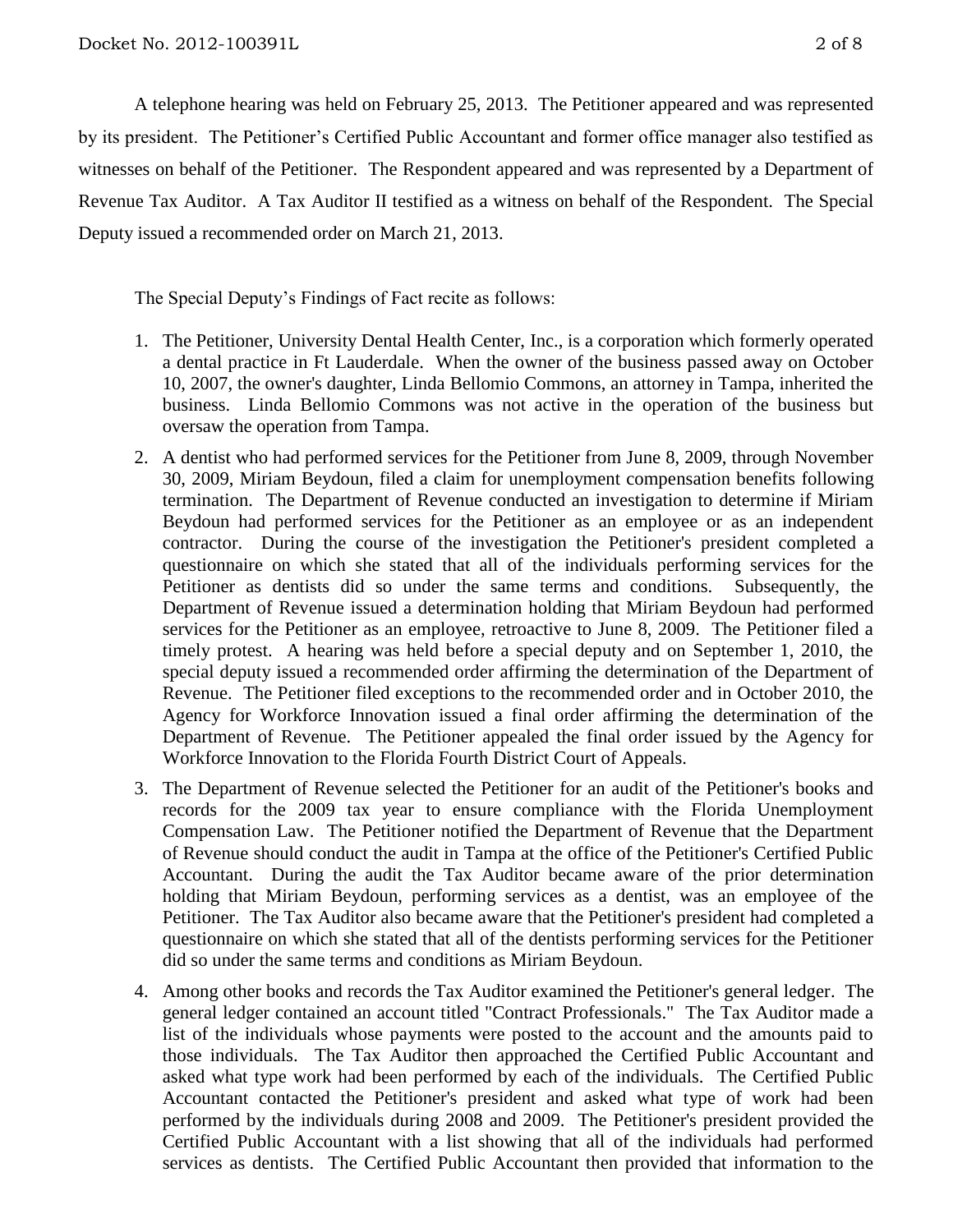Tax Auditor. The names on the list provided by the Petitioner's president matched all of the names of the individuals whose payments were recorded in the contract professionals account. The Tax Auditor relied on the information provided by the Petitioner as being accurate. Since it had already been found that a dentist performing services for the Petitioner was the Petitioner's employee and since all dentists performed services under the same terms and conditions, the Tax Auditor concluded that all of the dentists were employees of the Petitioner.

- 5. On May 9, 2011, the Tax Auditor mailed a *Notice of Intent to Make Audit Changes* to the Petitioner listing additional gross wages of \$148,155.54, with an information sheet advising the Petitioner of the Petitioner's options. The *Notice of Intent to Make Audit Changes* advised the Petitioner that the Petitioner could request an audit conference and that after thirty days the Department of Revenue would issue a *Notice of Proposed Assessment* which the Petitioner could protest. On June 7, 2011, the Petitioner filed a written protest. The Department of Revenue computer system miscalculated the amount of tax due on the additional gross wages shown on the May 9, 2011, *Notice of Intent to Make Audit Changes*. On June 22, 2011, the Department of Revenue issued a new *Notice of Intent to Make Audit Changes* correcting the amount of tax due. On July 5, 2011, the Department of Revenue issued a *Notice of Proposed Assessment*. Among other things the Notice of *Proposed Assessment* advised that the Petitioner had the right to file a written protest within twenty days. The Department of Revenue accepted the Petitioner's June 7, 2011, protest as a protest of the *Notice of Proposed Assessment* and forwarded the protest to the Office of Appeals for a hearing.
- 6. The Petitioner appealed the *Final Order of The Agency for Workforce Innovation,* which affirmed the recommended order of the special deputy holding that Miriam Beydoun was an employee of the Petitioner, to the District Court of Appeal. Pending the outcome of the Petitioner's appeal to the District Court of Appeal the Department of Economic Opportunity dismissed the Petitioner's protest of the July 5, 2011, determination without prejudice providing that the Petitioner had the right to request that the appeal be reopened and a hearing scheduled, if the Petitioner's request was filed prior to October 1, 2012. The Petitioner requested that the appeal be reopened by mail postmarked September 25, 2012.
- 7. On June 20, 2012, the District Court of Appeal of Florida, Fourth District, affirmed the determination that the dentist, Miriam Beydoun, was the Petitioner's employee. The Petitioner filed an appeal with the Supreme Court of Florida. On August 28, 2012, the Supreme Court of Florida dismissed the Petitioner's appeal on the Court's own motion.
- 8. The information which the Petitioner's president provided to the Petitioner's Certified Public Accountant for the audit performed by the Department of Revenue was not accurate. The payments recorded in the contract professionals account of the general ledger were made not only to dentists but to dental hygienists, dental assistants, and student assistants.
- 9. All of the dental hygienists, dental assistants, and student assistants worked at the Petitioner's place of business, used the Petitioner's equipment, tools, and supplies, and performed services on the Petitioner's patients. The individuals were scheduled to work on specified days and times by the Petitioner's office manager and they worked under the supervision of the dentists. The Petitioner determined the amount of the fees charged to the patients and collected the fees. The Petitioner paid the dental hygienists, dental assistants, and student assistants by time worked at a pay rate determined by the Petitioner. The Petitioner had the right to terminate the dental hygienists, dental assistants, and student assistants at any time without incurring liability for breach of contract. The dental hygienists, dental assistants, and student assistants worked under a *Covenant Not to Compete* which provides that the dental hygienists, dental assistants, and student assistants would not become an employee, agent, partner, individual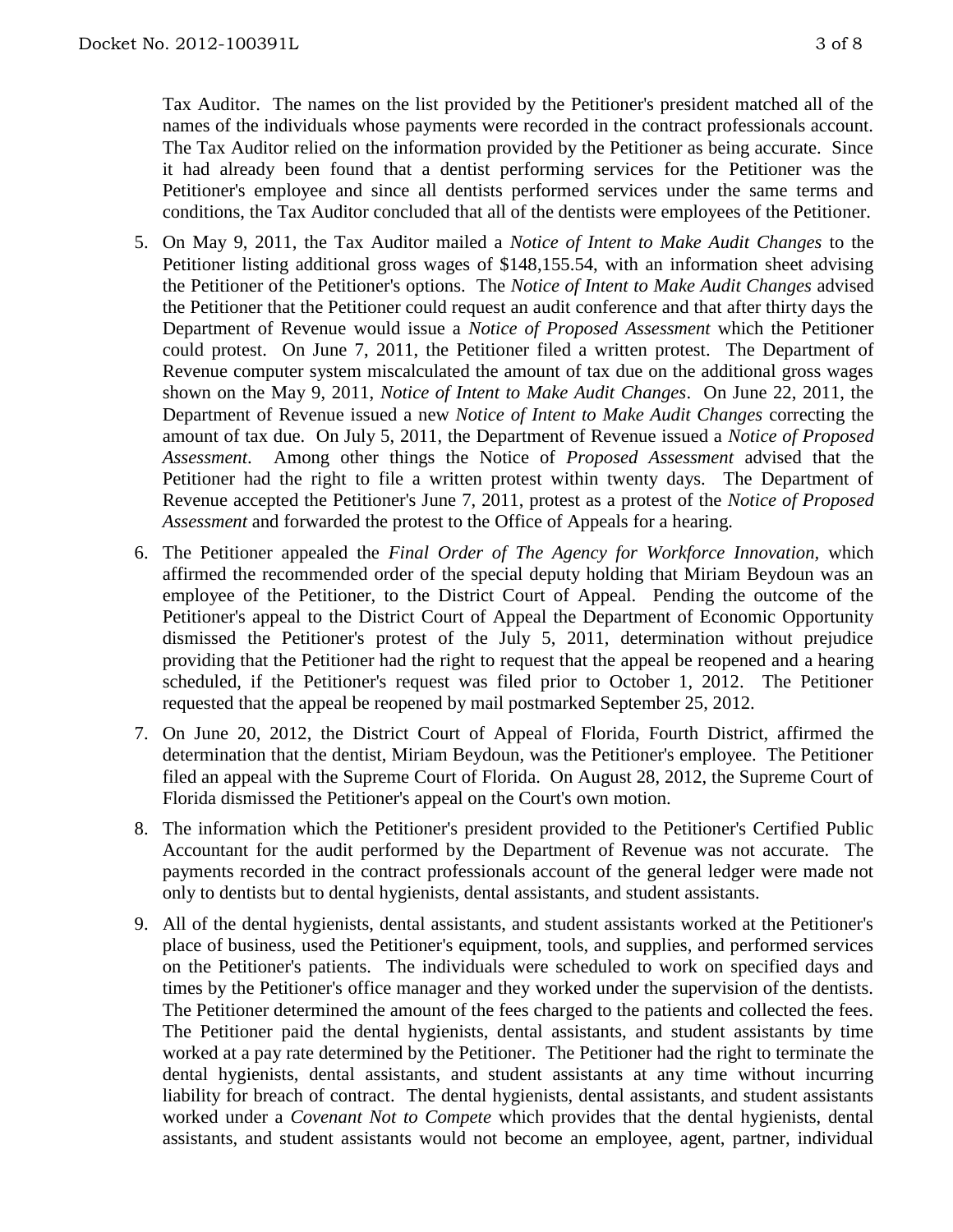owner, stockholder, officer, or director, or in any way engage in the practice of dentistry within a radius of ten miles for a period of three years after termination.

Based on these Findings of Fact, the Special Deputy recommended that the determination dated July 5, 2011, be affirmed. The Petitioner's exceptions were received by fax on April 5, 2013. No other submissions were received from any party.

With respect to the recommended order, section 120.57(1)(1), Florida Statutes, provides:

The agency may adopt the recommended order as the final order of the agency. The agency in its final order may reject or modify the conclusions of law over which it has substantive jurisdiction and interpretation of administrative rules over which it has substantive jurisdiction. When rejecting or modifying such conclusions of law or interpretation of administrative rule, the agency must state with particularity its reasons for rejecting or modifying such conclusion of law or interpretation of administrative rule and must make a finding that its substituted conclusion of law or interpretation of administrative rule is as or more reasonable than that which was rejected or modified. Rejection or modification of conclusions of law may not form the basis for rejection or modification of findings of fact. The agency may not reject or modify the findings of fact unless the agency first determines from a review of the entire record, and states with particularity in the order, that the findings of fact were not based upon competent substantial evidence or that the proceedings on which the findings were based did not comply with essential requirements of law.

With respect to exceptions, section 120.57(1)(k), Florida Statutes, provides, in pertinent part:

The agency shall allow each party 15 days in which to submit written exceptions to the recommended order. The final order shall include an explicit ruling on each exception, but an agency need not rule on an exception that does not clearly identify the disputed portion of the recommended order by page number or paragraph, that does not identify the legal basis for the exception, or that does not include appropriate and specific citations to the record.

The Petitioner's exceptions are addressed below. Also, the record of the case was carefully reviewed to determine whether the Special Deputy's Findings of Fact and Conclusions of Law were supported by the record, whether the proceedings complied with the substantial requirements of the law, and whether the Conclusions of Law reflect a reasonable application of the law to the facts.

In Exceptions 1-9, the Petitioner proposes alternative findings of fact and conclusions of law. The Petitioner also takes exception to Finding of Fact #9. Pursuant to section 120.57(1)(l), Florida Statutes, the Department may not reject or modify the Special Deputy's Findings of Fact unless the Department first determines from a review of the entire record that the findings of fact were not based upon competent substantial evidence. Also pursuant to section 120.57(1)(1), Florida Statutes, the Department may not reject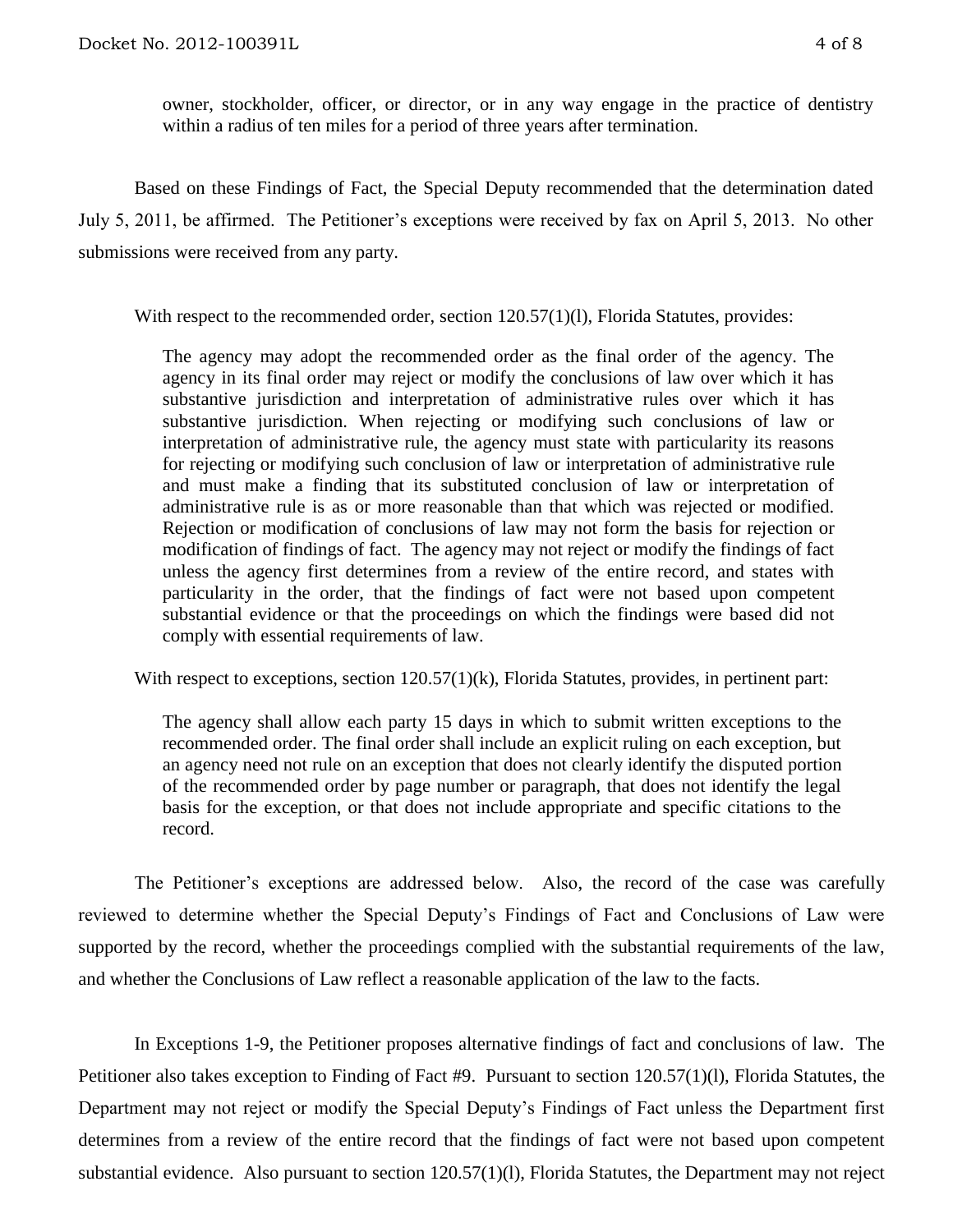or modify the Special Deputy's Conclusions of Law unless the Department first determines that the conclusions of law do not reflect a reasonable application of the law to the facts. A review of the record reveals that the Special Deputy's Findings of Fact, including Finding of Fact #9, are supported by competent substantial evidence in the record and that the Special Deputy's Conclusions of Law reflect a reasonable application of the law to the facts. Accordingly, the Department may not modify or the Special Deputy's Findings of Fact or Conclusions of Law pursuant to section 120.57(1)(l), Florida Statutes, and accepts the findings of fact and conclusions of law as written by the Special Deputy. The Petitioner's exceptions are respectfully rejected.

The Petitioner also requests the consideration of additional evidence. Rule 73B-10.035, Florida Administrative Code, provides that additional evidence will not be accepted after the close of a hearing. As a result, the Department cannot accept the Petitioner's additional evidence because the Petitioner did not provide the evidence until after the close of the hearing. Accordingly, the Petitioner's request is respectfully denied.

A review of the record reveals that the Findings of Fact contained in the Recommended Order are based on competent, substantial evidence and that the proceedings on which the findings were based complied with the essential requirements of the law. The Special Deputy's findings are thus adopted in this order. The Special Deputy's Conclusions of Law reflect a reasonable application of the law to the facts and are also adopted.

Having considered the Petitioner's exceptions, the record of this case, and the Recommended Order of the Special Deputy, I hereby adopt the Findings of Fact and Conclusions of Law of the Special Deputy as set forth in the Recommended Order. A copy of the Recommended Order is attached and incorporated in this order.

Therefore, it is ORDERED that the determination dated July 5, 2011, is AFFIRMED.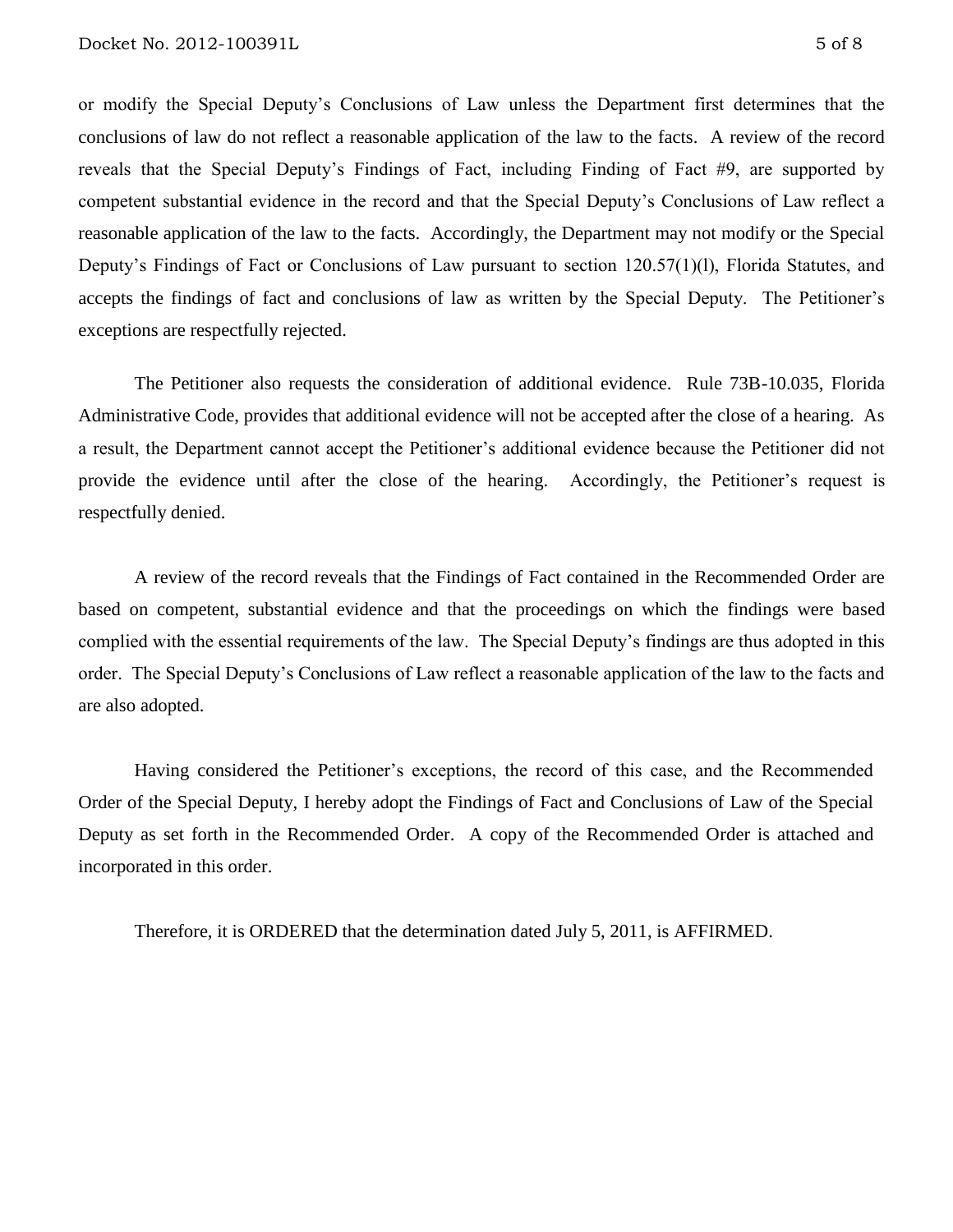#### **JUDICIAL REVIEW**

Any request for judicial review must be initiated within 30 days of the date the Order was filed. Judicial review is commenced by filing one copy of a *Notice of Appeal* with the DEPARTMENT OF ECONOMIC OPPORTUNITY at the address shown at the top of this *Order* and a second copy, with filing fees prescribed by law, with the appropriate District Court of Appeal. It is the responsibility of the party appealing to the Court to prepare a transcript of the record. If no court reporter was at the hearing, the transcript must be prepared from a copy of the Special Deputy's hearing recording, which may be requested from the Office of Appeals.

Cualquier solicitud para revisión judicial debe ser iniciada dentro de los 30 días a partir de la fecha en que la Orden fue registrada. La revisión judicial se comienza al registrar una copia de un *Aviso de Apelación* con la Agencia para la Innovación de la Fuerza Laboral [*DEPARTMENT OF ECONOMIC OPPORTUNITY]* en la dirección que aparece en la parte superior de este *Orden* y una segunda copia, con los honorarios de registro prescritos por la ley, con el Tribunal Distrital de Apelaciones pertinente. Es la responsabilidad de la parte apelando al tribunal la de preparar una transcripción del registro. Si en la audiencia no se encontraba ningún estenógrafo registrado en los tribunales, la transcripción debe ser preparada de una copia de la grabación de la audiencia del Delegado Especial [*Special Deputy*], la cual puede ser solicitada de la Oficina de Apelaciones.

Nenpòt demann pou yon revizyon jiridik fèt pou l kòmanse lan yon peryòd 30 jou apati de dat ke Lòd la te depoze a. Revizyon jiridik la kòmanse avèk depo yon kopi yon *Avi Dapèl* ki voye bay DEPARTMENT OF ECONOMIC OPPORTUNITY lan nan adrès ki parèt pi wo a, lan tèt *Lòd* sa a e yon dezyèm kopi, avèk frè depo ki preskri pa lalwa, bay Kou Dapèl Distrik apwopriye a. Se responsabilite pati k ap prezante apèl la bay Tribinal la pou l prepare yon kopi dosye a. Si pa te gen yon stenograf lan seyans lan, kopi a fèt pou l prepare apati de kopi anrejistreman seyans lan ke Adjwen Spesyal la te fè a, e ke w ka mande Biwo Dapèl la voye pou ou.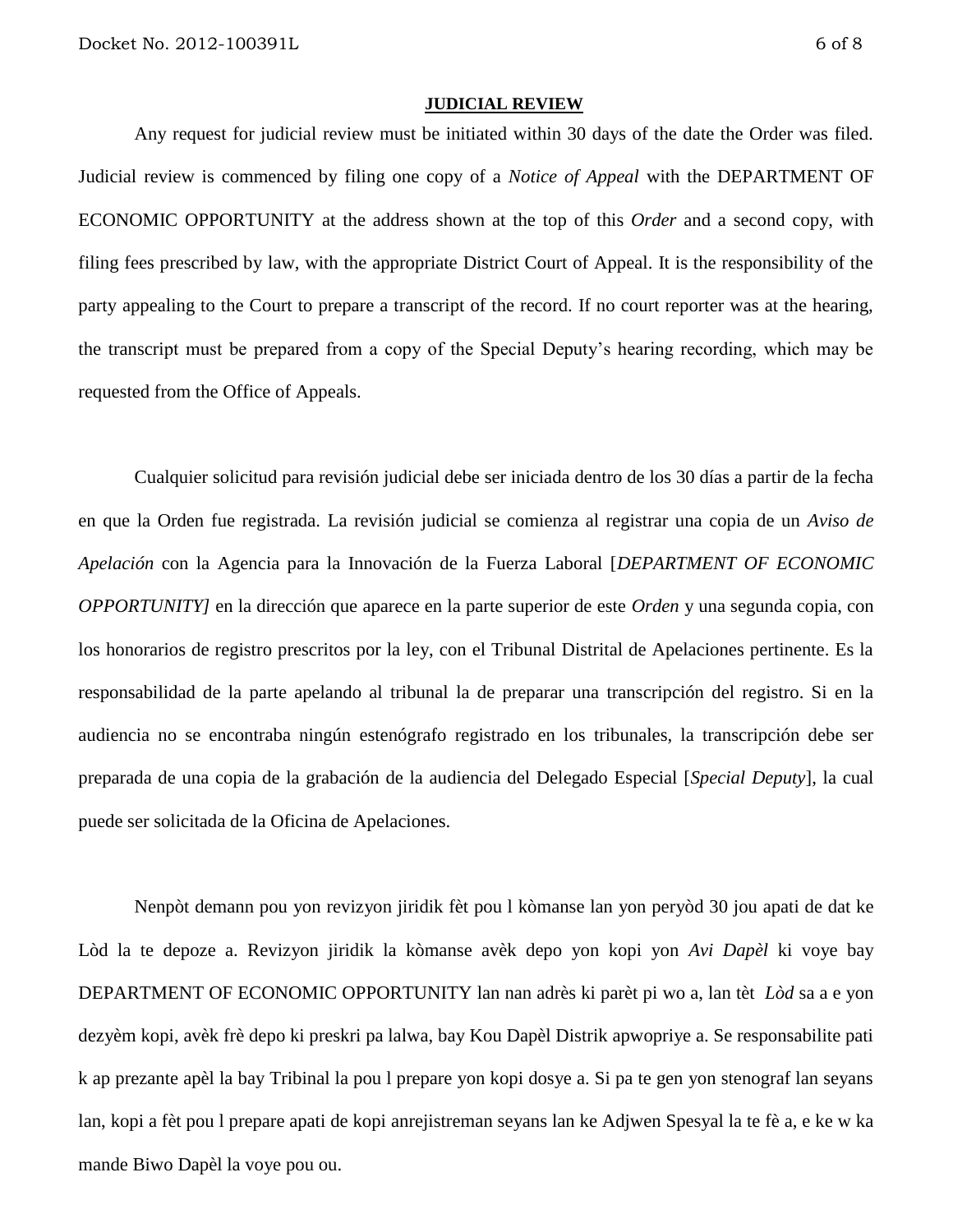DONE and ORDERED at Tallahassee, Florida, this \_\_\_\_\_\_\_ day of **May, 2013**.



Altemese Smith, Bureau Chief, Reemployment Assistance Program DEPARTMENT OF ECONOMIC OPPORTUNITY

FILED ON THIS DATE PURSUANT TO § 120.52, FLORIDA STATUTES, WITH THE DESIGNATED DEPARTMENT CLERK, RECEIPT OF WHICH IS HEREBY ACKNOWLEDGED.

 $\overline{\phantom{a}}$  ,  $\overline{\phantom{a}}$  ,  $\overline{\phantom{a}}$  ,  $\overline{\phantom{a}}$  ,  $\overline{\phantom{a}}$  ,  $\overline{\phantom{a}}$  ,  $\overline{\phantom{a}}$  ,  $\overline{\phantom{a}}$  ,  $\overline{\phantom{a}}$  ,  $\overline{\phantom{a}}$  ,  $\overline{\phantom{a}}$  ,  $\overline{\phantom{a}}$  ,  $\overline{\phantom{a}}$  ,  $\overline{\phantom{a}}$  ,  $\overline{\phantom{a}}$  ,  $\overline{\phantom{a}}$ DEPUTY CLERK DATE

#### **CERTIFICATE OF SERVICE**

**I HEREBY CERTIFY that true and correct copies of the foregoing Final Order have been furnished to the persons listed below in the manner described, on the \_\_\_\_\_\_\_ day of May, 2013**.

 $ShmumE, F$ 

SHANEDRA Y. BARNES, Special Deputy Clerk DEPARTMENT OF ECONOMIC **OPPORTUNITY** Reemployment Assistance Appeals 107 EAST MADISON STREET TALLAHASSEE FL 32399-4143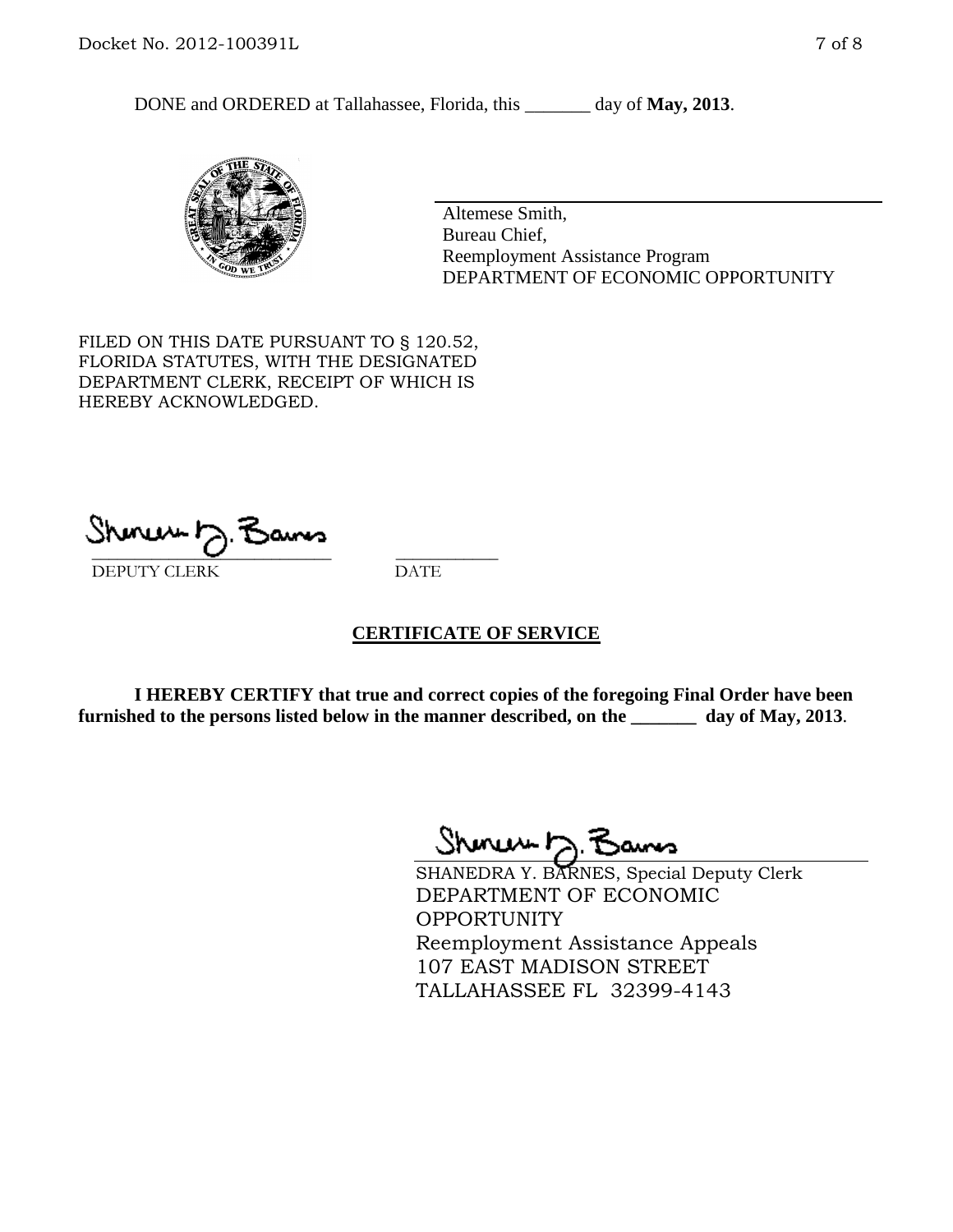By U.S. Mail:

 UNIVERSITY DENTAL HEALTH CENTER INC ATTN:LINDA COMMONS 5629 GLENCREST BLVD TAMPA FL 33625-1008

DEPARTMENT OF REVENUE ATTN: PATRICIA ELKINS - CCOC #1-4866 5050 WEST TENNESSEE STREET TALLAHASSEE FL 32399

RICHARD COMMONS 901 NORTH HERCULES AVENUE SUITE A CLEARWATER FL 33764

FLORIDA DEPATMENT OF REVENUE BRIAN SABEAN 2295 VICTORIA AVE STE 270 FT MYERS FL 33901

FLORIDA DEPARTMENT OF REVENUE ATTN: MARIE WIRTENBURG 19337 US HWY 19 NORTH CLEARWATER FL 33764

State of Florida DEPARTMENT OF ECONOMIC OPPORTUNITY c/o Department of Revenue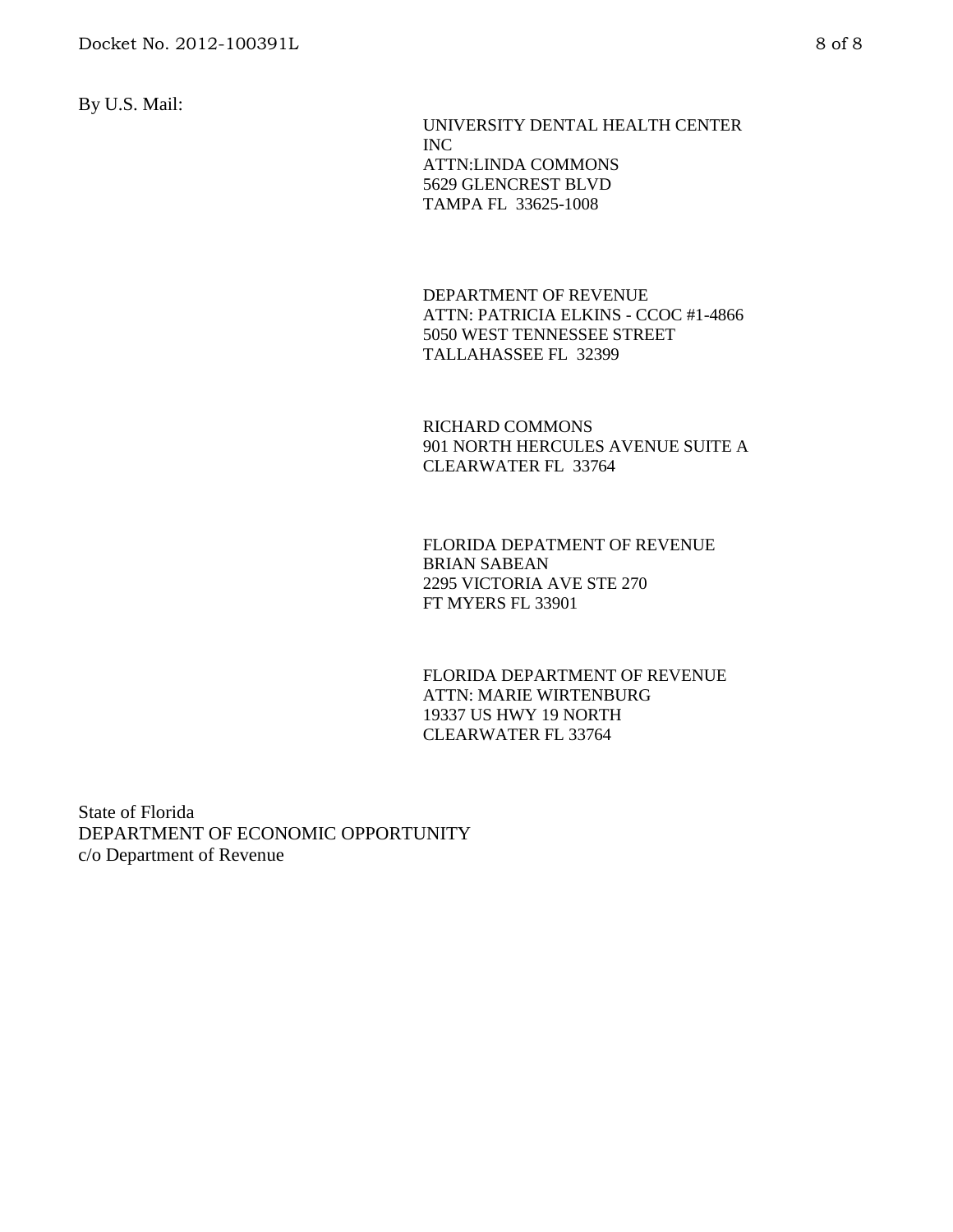## **DEPARTMENT OF ECONOMIC OPPORTUNITY Reemployment Assistance Appeals**

MSC 347 CALDWELL BUILDING 107 EAST MADISON STREET TALLAHASSEE FL 32399-4143

| <b>PETITIONER:</b>                  |
|-------------------------------------|
| Employer Account No. - 0593769      |
| UNIVERSITY DENTAL HEALTH CENTER INC |
| <b>ATTN:LINDA COMMONS</b>           |
| 5629 GLENCREST BLVD                 |
| TAMPA FL 33625-1008                 |
|                                     |

**PROTEST OF LIABILITY DOCKET NO. 2012-100391L**

**RESPONDENT:** State of Florida DEPARTMENT OF ECONOMIC **OPPORTUNITY** c/o Department of Revenue

# **RECOMMENDED ORDER OF SPECIAL DEPUTY**

TO: SECRETARY, Bureau Chief, Reemployment Assistance Services DEPARTMENT OF ECONOMIC OPPORTUNITY

This matter comes before the undersigned Special Deputy pursuant to the Petitioner's protest of the Respondent's determination dated July 5, 2011.

After due notice to the parties, a telephone hearing was held on February 25, 2013. The Petitioner, represented by its president, appeared and testified. The former office manager testified as a witness. The Petitioner's Certified Public Accountant testified as a witness. The Respondent was represented by a Department of Revenue Tax Auditor. A Tax Auditor II testified as a witness.

The record of the case, including the recording of the hearing and any exhibits submitted in evidence, is herewith transmitted. Proposed Findings of Fact and Conclusions of Law were not received.

#### **Issue:**

Whether services performed for the Petitioner constitute insured employment, and if so, the effective date of the Petitioner's liability, pursuant to Sections 443.036(19), (21); 443.1216, Florida Statutes.

## **Findings of Fact:**

1. The Petitioner, University Dental Health Center, Inc., is a corporation which formerly operated a dental practice in Ft Lauderdale. When the owner of the business passed away on October 10, 2007, the owner's daughter, Linda Bellomio Commons, an attorney in Tampa, inherited the business. Linda Bellomio Commons was not active in the operation of the business but oversaw the operation from Tampa.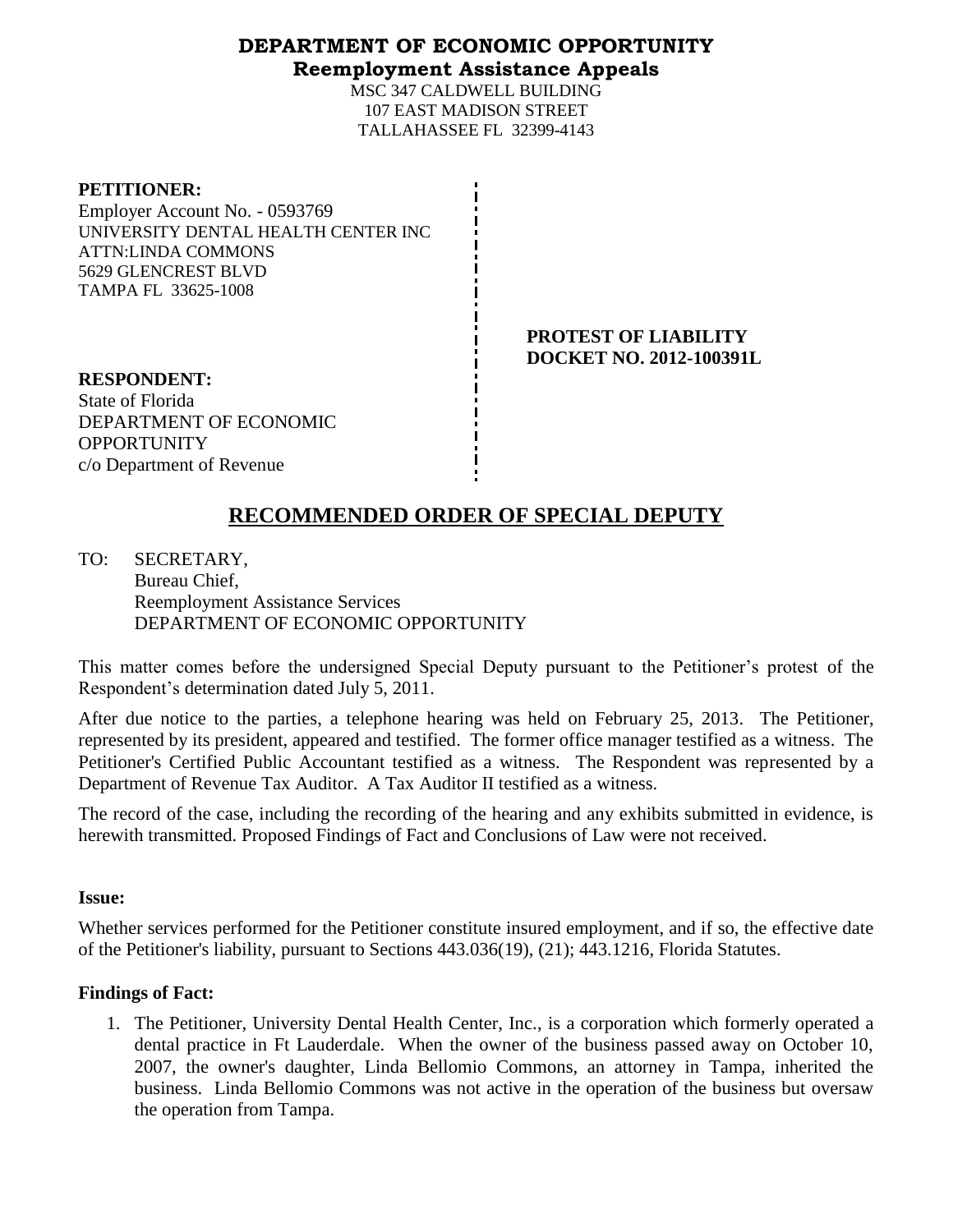- 2. A dentist who had performed services for the Petitioner from June 8, 2009, through November 30, 2009, Miriam Beydoun, filed a claim for unemployment compensation benefits following termination. The Department of Revenue conducted an investigation to determine if Miriam Beydoun had performed services for the Petitioner as an employee or as an independent contractor. During the course of the investigation the Petitioner's president completed a questionnaire on which she stated that all of the individuals performing services for the Petitioner as dentists did so under the same terms and conditions. Subsequently, the Department of Revenue issued a determination holding that Miriam Beydoun had performed services for the Petitioner as an employee, retroactive to June 8, 2009. The Petitioner filed a timely protest. A hearing was held before a special deputy and on September 1, 2010, the special deputy issued a recommended order affirming the determination of the Department of Revenue. The Petitioner filed exceptions to the recommended order and in October 2010, the Agency for Workforce Innovation issued a final order affirming the determination of the Department of Revenue. The Petitioner appealed the final order issued by the Agency for Workforce Innovation to the Florida Fourth District Court of Appeals.
- 3. The Department of Revenue selected the Petitioner for an audit of the Petitioner's books and records for the 2009 tax year to ensure compliance with the Florida Unemployment Compensation Law. The Petitioner notified the Department of Revenue that the Department of Revenue should conduct the audit in Tampa at the office of the Petitioner's Certified Public Accountant. During the audit the Tax Auditor became aware of the prior determination holding that Miriam Beydoun, performing services as a dentist, was an employee of the Petitioner. The Tax Auditor also became aware that the Petitioner's president had completed a questionnaire on which she stated that all of the dentists performing services for the Petitioner did so under the same terms and conditions as Miriam Beydoun.
- 4. Among other books and records the Tax Auditor examined the Petitioner's general ledger. The general ledger contained an account titled "Contract Professionals." The Tax Auditor made a list of the individuals whose payments were posted to the account and the amounts paid to those individuals. The Tax Auditor then approached the Certified Public Accountant and asked what type work had been performed by each of the individuals. The Certified Public Accountant contacted the Petitioner's president and asked what type of work had been performed by the individuals during 2008 and 2009. The Petitioner's president provided the Certified Public Accountant with a list showing that all of the individuals had performed services as dentists. The Certified Public Accountant then provided that information to the Tax Auditor. The names on the list provided by the Petitioner's president matched all of the names of the individuals whose payments were recorded in the contract professionals account. The Tax Auditor relied on the information provided by the Petitioner as being accurate. Since it had already been found that a dentist performing services for the Petitioner was the Petitioner's employee and since all dentists performed services under the same terms and conditions, the Tax Auditor concluded that all of the dentists were employees of the Petitioner.
- 5. On May 9, 2011, the Tax Auditor mailed a *Notice of Intent to Make Audit Changes* to the Petitioner listing additional gross wages of \$148,155.54, with an information sheet advising the Petitioner of the Petitioner's options. The *Notice of Intent to Make Audit Changes* advised the Petitioner that the Petitioner could request an audit conference and that after thirty days the Department of Revenue would issue a *Notice of Proposed Assessment* which the Petitioner could protest. On June 7, 2011, the Petitioner filed a written protest. The Department of Revenue computer system miscalculated the amount of tax due on the additional gross wages shown on the May 9, 2011, *Notice of Intent to Make Audit Changes*. On June 22, 2011, the Department of Revenue issued a new *Notice of Intent to Make Audit Changes* correcting the amount of tax due. On July 5, 2011, the Department of Revenue issued a *Notice of Proposed Assessment*. Among other things the Notice of *Proposed Assessment* advised that the Petitioner had the right to file a written protest within twenty days. The Department of Revenue accepted the Petitioner's June 7,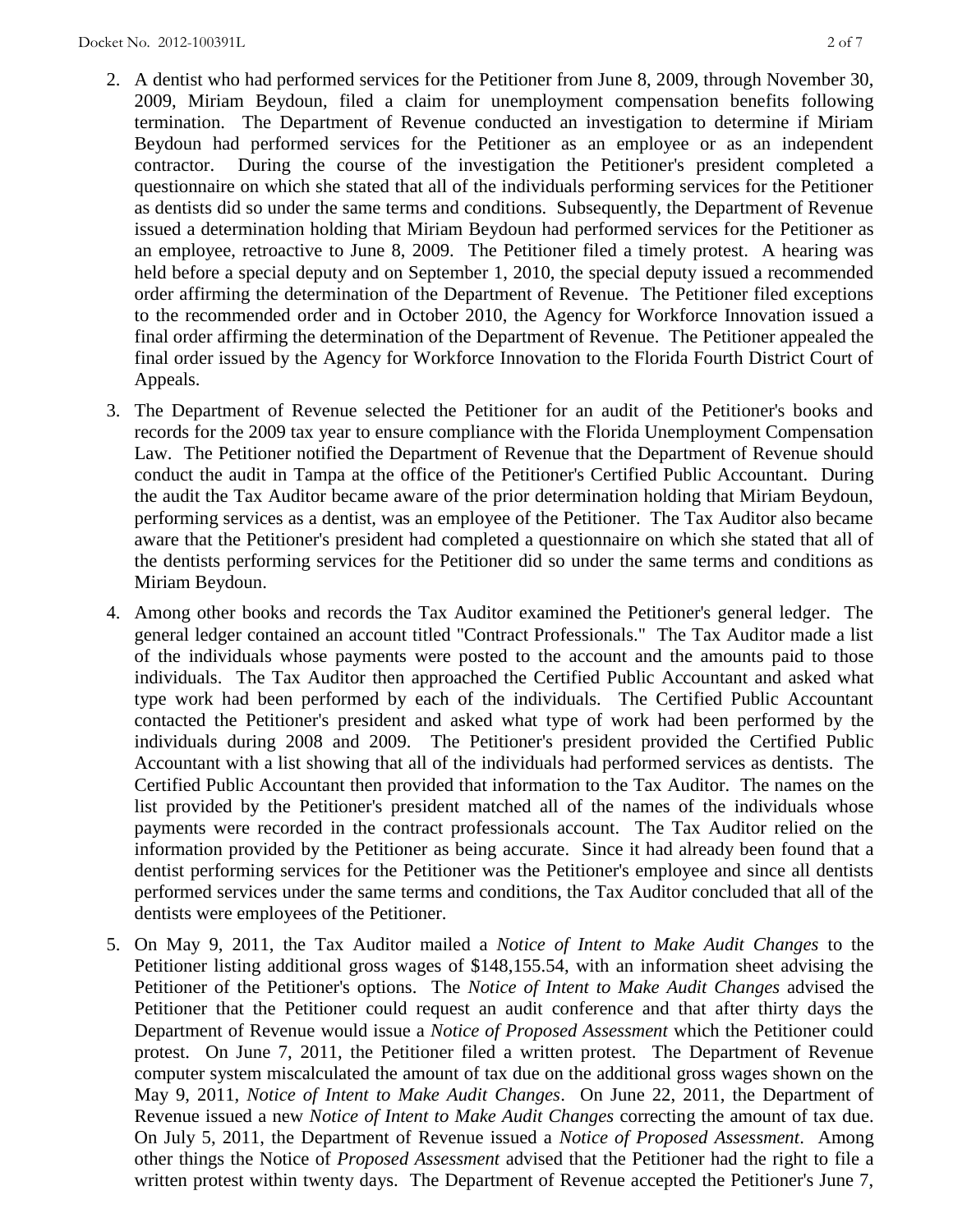2011, protest as a protest of the *Notice of Proposed Assessment* and forwarded the protest to the Office of Appeals for a hearing.

- 6. The Petitioner appealed the *Final Order of The Agency for Workforce Innovation,* which affirmed the recommended order of the special deputy holding that Miriam Beydoun was an employee of the Petitioner, to the District Court of Appeal. Pending the outcome of the Petitioner's appeal to the District Court of Appeal the Department of Economic Opportunity dismissed the Petitioner's protest of the July 5, 2011, determination without prejudice providing that the Petitioner had the right to request that the appeal be reopened and a hearing scheduled, if the Petitioner's request was filed prior to October 1, 2012. The Petitioner requested that the appeal be reopened by mail postmarked September 25, 2012.
- 7. On June 20, 2012, the District Court of Appeal of Florida, Fourth District, affirmed the determination that the dentist, Miriam Beydoun, was the Petitioner's employee. The Petitioner filed an appeal with the Supreme Court of Florida. On August 28, 2012, the Supreme Court of Florida dismissed the Petitioner's appeal on the Court's own motion.
- 8. The information which the Petitioner's president provided to the Petitioner's Certified Public Accountant for the audit performed by the Department of Revenue was not accurate. The payments recorded in the contract professionals account of the general ledger were made not only to dentists but to dental hygienists, dental assistants, and student assistants.
- 9. All of the dental hygienists, dental assistants, and student assistants worked at the Petitioner's place of business, used the Petitioner's equipment, tools, and supplies, and performed services on the Petitioner's patients. The individuals were scheduled to work on specified days and times by the Petitioner's office manager and they worked under the supervision of the dentists. The Petitioner determined the amount of the fees charged to the patients and collected the fees. The Petitioner paid the dental hygienists, dental assistants, and student assistants by time worked at a pay rate determined by the Petitioner. The Petitioner had the right to terminate the dental hygienists, dental assistants, and student assistants at any time without incurring liability for breach of contract. The dental hygienists, dental assistants, and student assistants worked under a *Covenant Not to Compete* which provides that the dental hygienists, dental assistants, and student assistants would not become an employee, agent, partner, individual owner, stockholder, officer, or director, or in any way engage in the practice of dentistry within a radius of ten miles for a period of three years after termination.

## **Conclusions of Law:**

- 10. The issue in this case, whether services performed for the Petitioner constitute employment subject to the Florida Reemployment Assistance Program Law, is governed by Chapter 443, Florida Statutes. Section 443.1216(1)(a)2., Florida Statutes, provides that employment subject to the chapter includes service performed by individuals under the usual common law rules applicable in determining an employer-employee relationship.
- 11. The Supreme Court of the United States held that the term "usual common law rules" is to be used in a generic sense to mean the "standards developed by the courts through the years of adjudication." United States v. W.M. Webb, Inc., 397 U.S. 179 (1970).
- 12. The Supreme Court of Florida adopted and approved the tests in 1 Restatement of Law, Agency 2d Section 220 (1958), for use to determine if an employment relationship exists. See Cantor v. Cochran, 184 So.2d 173 (Fla. 1966); Miami Herald Publishing Co. v. Kendall, 88 So.2d 276 (Fla. 1956); Magarian v. Southern Fruit Distributors, 1 So.2d 858 (Fla. 1941); see also Kane Furniture Corp. v. R. Miranda, 506 So.2d 1061 (Fla. 2d DCA 1987). In Brayshaw v. Agency for Workforce Innovation, et al; 58 So.3d 301 (Fla. 1st DCA 2011) the court stated that the statute does not refer to other rules or factors for determining the employment relationship and, therefore, the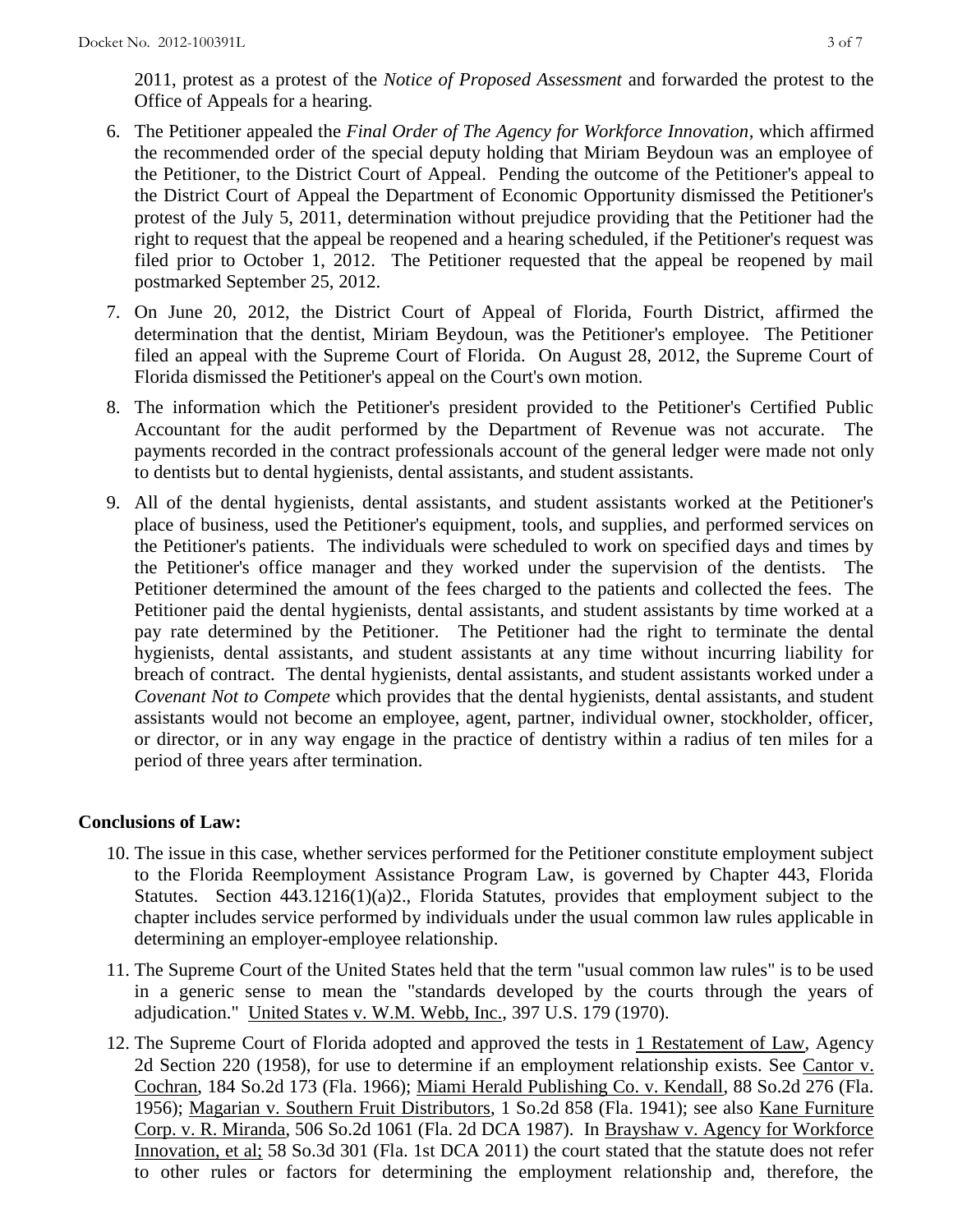Department is limited to applying only Florida common law in determining the nature of an employment relationship.

- 13. Restatement of Law is a publication, prepared under the auspices of the American Law Institute, which explains the meaning of the law with regard to various court rulings. The Restatement sets forth a nonexclusive list of factors that are to be considered when judging whether a relationship is an employment relationship or an independent contractor relationship.
- 14. 1 Restatement of Law, Agency 2d Section 220 (1958) provides:
	- (1) A servant is a person employed to perform services for another and who, in the performance of the services, is subject to the other's control or right of control.
	- (2) The following matters of fact, among others, are to be considered:
		- (a) the extent of control which, by the agreement, the business may exercise over the details of the work;
		- (b) whether or not the one employed is engaged in a distinct occupation or business;
		- (c) the kind of occupation, with reference to whether, in the locality, the work is usually done under the direction of the employer or by a specialist without supervision;
		- (d) the skill required in the particular occupation;
		- (e) whether the employer or the worker supplies the instrumentalities, tools, and the place of work for the person doing the work;
		- (f) the length of time for which the person is employed;
		- $(g)$  the method of payment, whether by the time or by the job;
		- (h) whether or not the work is a part of the regular business of the employer;
		- (i) whether or not the parties believe they are creating the relation of master and servant;
		- (j) whether the principal is or is not in business.
- 15. Comments in the Restatement explain that the word "servant" does not exclusively connote manual labor, and the word "employee" has largely replaced "servant" in statutes dealing with various aspects of the working relationship between two parties.
- 16. In Department of Health and Rehabilitative Services v. Department of Labor & Employment Security, 472 So.2d 1284 (Fla. 1<sup>st</sup> DCA 1985) the court confirmed that the factors listed in the Restatement are the proper factors to be considered in determining whether an employer-employee relationship exists. However, in citing La Grande v. B&L Services, Inc., 432 So.2d 1364, 1366 (Fla.  $1<sup>st</sup> DCA$  1983), the court acknowledged that the question of whether a person is properly classified an employee or an independent contractor often can not be answered by reference to "hard and fast" rules, but rather must be addressed on a case-by-case basis.
- 17. In this case a dentist who performed services for the Petitioner during 2009, Miriam Beydoun, was found by the District Court of Appeal for Florida, Fourth District, to be an employee of the Petitioner. See University Dental Health Center, Inc. v. Agency for Workforce Innovation, 89 So. 3d (Fla. 4th DCA 2012). The evidence reveals that all of the dentists performed services for the Petitioner under the same terms and conditions. In the case of Richard T. Adams v. Department of Labor and Employment Security, 458 So. 2d 1161 (Fla. 1st DCA 1984), the Court determined the Department had authority to make a determination applicable not only to the worker whose unemployment benefit application initiated the investigation, but to all similarly situated workers. No evidence was adduced showing any difference between the employment conditions of the applicant and the other workers. The Court noted that Section 443.171(1), Florida Statutes, authorizes the Agency to administer the chapter; including the power and authority to require reports, make investigations, and take other action deemed necessary or suitable to that end. Thus, the services performed by all of the dentists constitute insured employment.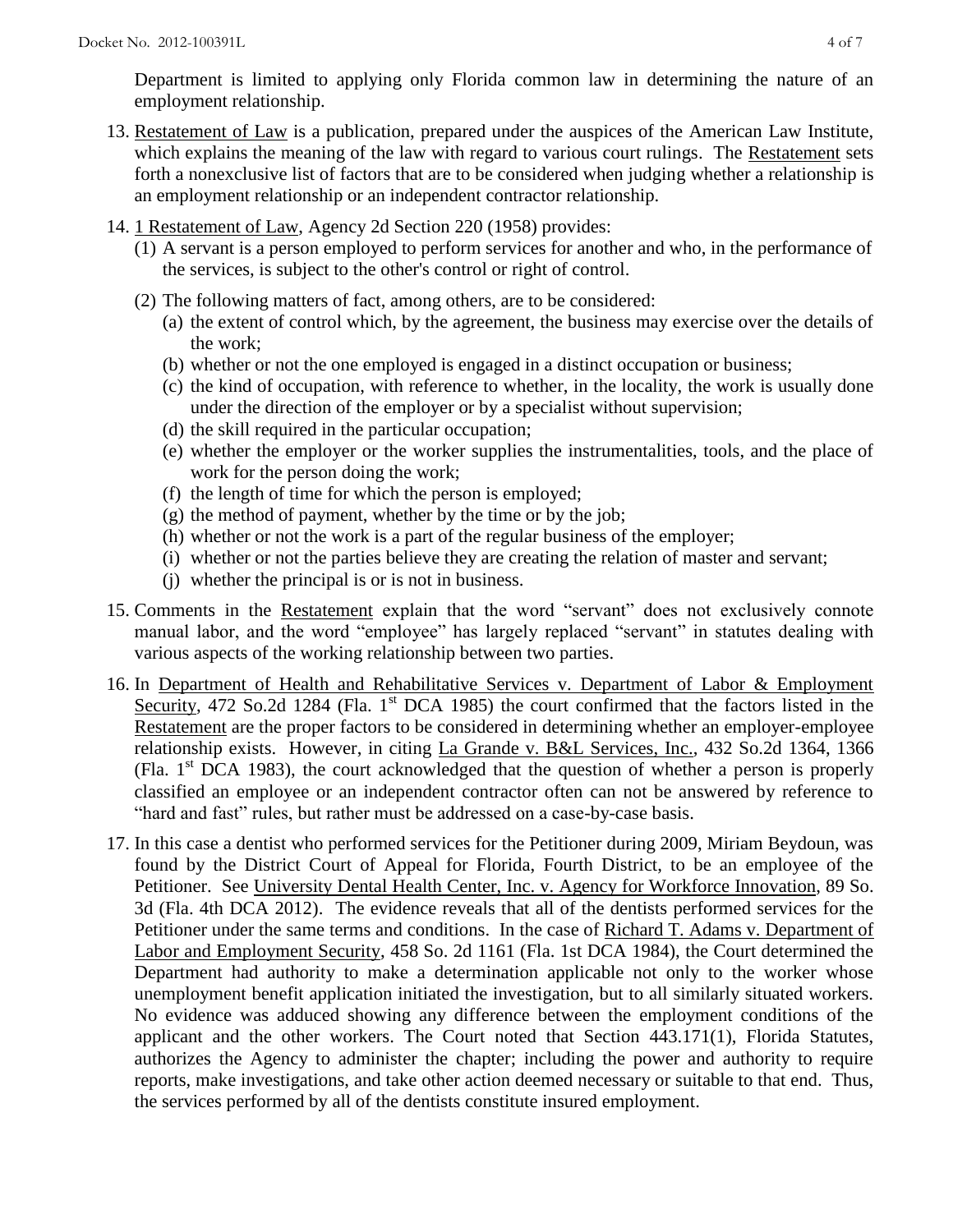- 18. The Tax Auditor relied upon erroneous information provided by the Petitioner's president during the audit and concluded that all of the Petitioner's workers which the Petitioner classified as contract professionals were dentists. However, the Petitioner's president has testified that some of those workers were dental hygienists, dental assistants, and student assistants.
- 19. The services performed by the dental hygienists, dental assistants, and student assistants were an integral and necessary part of the Petitioner's business rather than separate and distinct from the Petitioner's business. The Petitioner provided the place of work and all tools, equipment, and supplies that were needed to perform the work.
- 20. No evidence was presented concerning the skill level of the dental hygienists, dental assistants, and student assistants. Although there is no doubt that the work performed required skill or special knowledge, they were supervised by the dentists. Thus, the level of skill or special knowledge was less than what would be required of a dentist. The greater the skill or special knowledge required to perform the work, the more likely the relationship will be found to be one of independent contractor. Florida Gulf Coast Symphony v. Florida Department of Labor & Employment Sec., 386 So.2d 259 (Fla. 2d DCA 1980)
- 21. The dental hygienists, dental assistants, and student assistants were paid by time worked rather than by production or by the job. The fact that the Petitioner may have chosen not to withhold payroll taxes from the pay does not, standing alone, establish an independent contractor relationship. Section 443.1217(1), Florida Statutes, provides that the wages subject to the Reemployment Assistance Program Law include all remuneration for employment including commissions, bonuses, back pay awards, and the cash value of all remuneration in any medium other than cash.
- 22. The Petitioner had the right to terminate the dental hygienists, dental assistants, and student assistants at any time without incurring liability for breach of contract. In Cantor v. Cochran, 184 So.2d 173 (Fla. 1966), the court in quoting 1 Larson, Workmens' Compensation Law, Section 44.35 stated: "The power to fire is the power to control. The absolute right to terminate the relationship without liability is not consistent with the concept of independent contractor, under which the contractor should have the legal right to complete the project contracted for and to treat any attempt to prevent completion as a breach of contract."
- 23. The Petitioner controlled the dental hygienists, dental asistants, and student assistants as to where the work was performed, when the work was performed and how the work was performed. Whether a worker is an employee or an independent contractor is determined by measuring the control exercised by the employer over the worker. If the control exercised extends to the manner in which a task is to be performed, then the worker is an employee rather than an independent contractor. In Cawthon v. Phillips Petroleum Co., 124 So 2d 517 (Fla. 2d DCA 1960) the court explained: Where the employee is merely subject to the control or direction of the employer as to the result to be procured, he is an independent contractor; if the employee is subject to the control of the employer as to the means to be used, then he is not an independent contractor.
- 24. Rule 73B-10.035(7), Florida Administrative Code, provides that the burden of proof will be on the protesting party to establish by a preponderence of the evidence that the determination was in error. The Petitioner has not established by a preponderence of the evidence that the *Notice of Proposed Assessment* issued and dated by the Department of Revenue on July 5, 2011, is in error.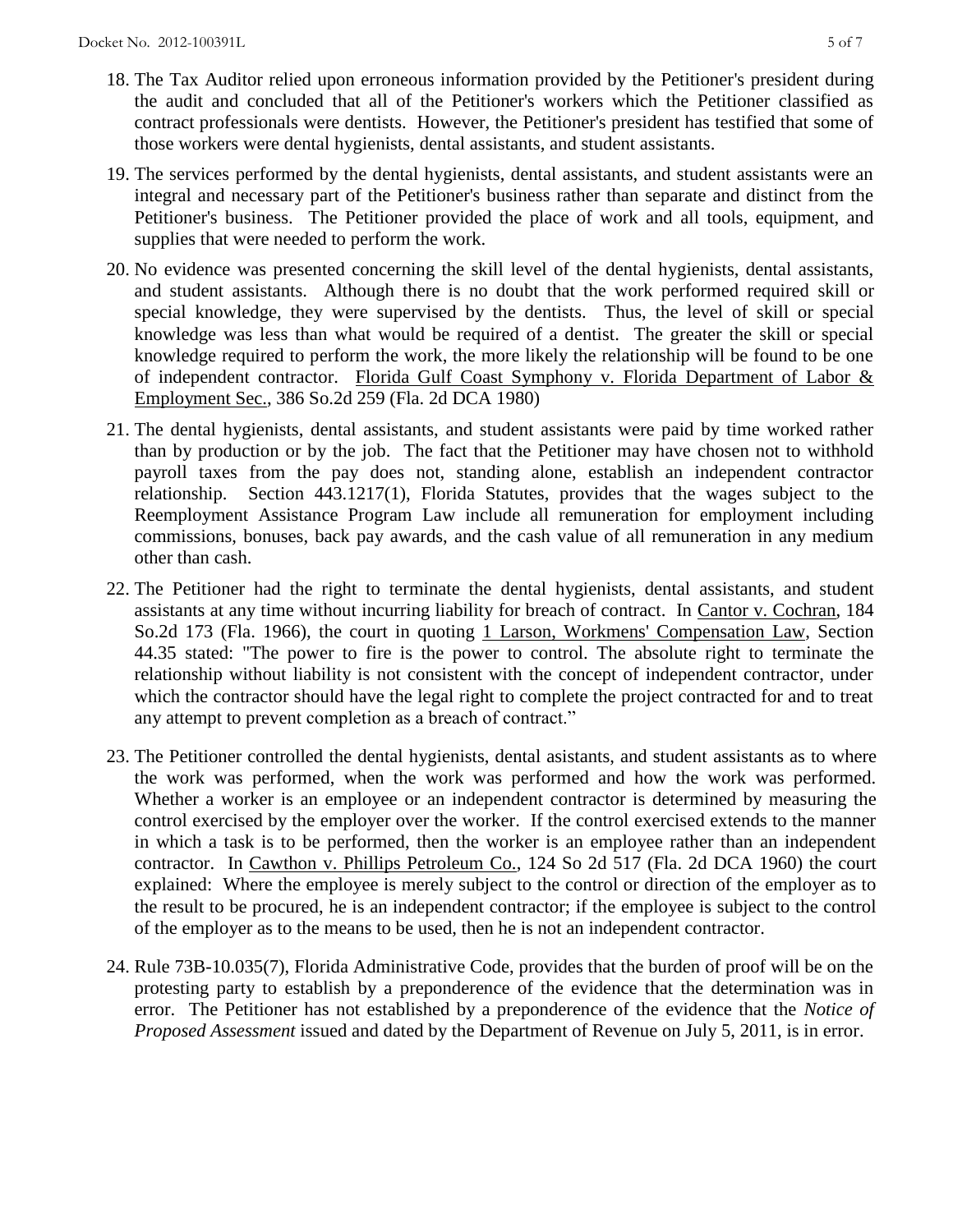$Docket$  No. 2012-100391L 6 of 7

**Recommendation:** It is recommended that the determination dated July 5, 2011, be AFFIRMED.

Respectfully submitted on March 21, 2013.



R. O. SMITH, Special Deputy Office of Appeals

A party aggrieved by the *Recommended Order* may file written exceptions to the Director at the address shown above within fifteen days of the mailing date of the *Recommended Order*. Any opposing party may file counter exceptions within ten days of the mailing of the original exceptions. A brief in opposition to counter exceptions may be filed within ten days of the mailing of the counter exceptions. Any party initiating such correspondence must send a copy of the correspondence to each party of record and indicate that copies were sent.

Una parte que se vea perjudicada por la *Orden Recomendada* puede registrar excepciones por escrito al Director Designado en la dirección que aparece arriba dentro de quince días a partir de la fecha del envío por correo de la *Orden Recomendada*. Cualquier contraparte puede registrar contra-excepciones dentro de los diez días a partir de la fecha de envió por correo de las excepciones originales. Un sumario en oposición a contra-excepciones puede ser registrado dentro de los diez días a partir de la fecha de envío por correo de las contra-excepciones. Cualquier parte que dé inicio a tal correspondencia debe enviarle una copia de tal correspondencia a cada parte contenida en el registro y señalar que copias fueron remitidas.

Yon pati ke *Lòd Rekòmande* a afekte ka prezante de eksklizyon alekri bay Direktè Adjwen an lan adrès ki parèt anlè a lan yon peryòd kenz jou apati de dat ke *Lòd Rekòmande* a te poste a. Nenpòt pati ki fè opozisyon ka prezante objeksyon a eksklizyon yo lan yon peryòd dis jou apati de lè ke objeksyon a eksklizyon orijinal yo te poste. Yon dosye ki prezante ann opozisyon a objeksyon a eksklizyon yo, ka prezante lan yon peryòd dis jou apati de dat ke objeksyon a eksklizyon yo te poste. Nenpòt pati ki angaje yon korespondans konsa dwe voye yon kopi kourye a bay chak pati ki enplike lan dosye a e endike ke yo te voye kopi yo.

**SHANEDRA Y. BARNES, Special Deputy Clerk** March 21, 2013

**Date Mailed:**